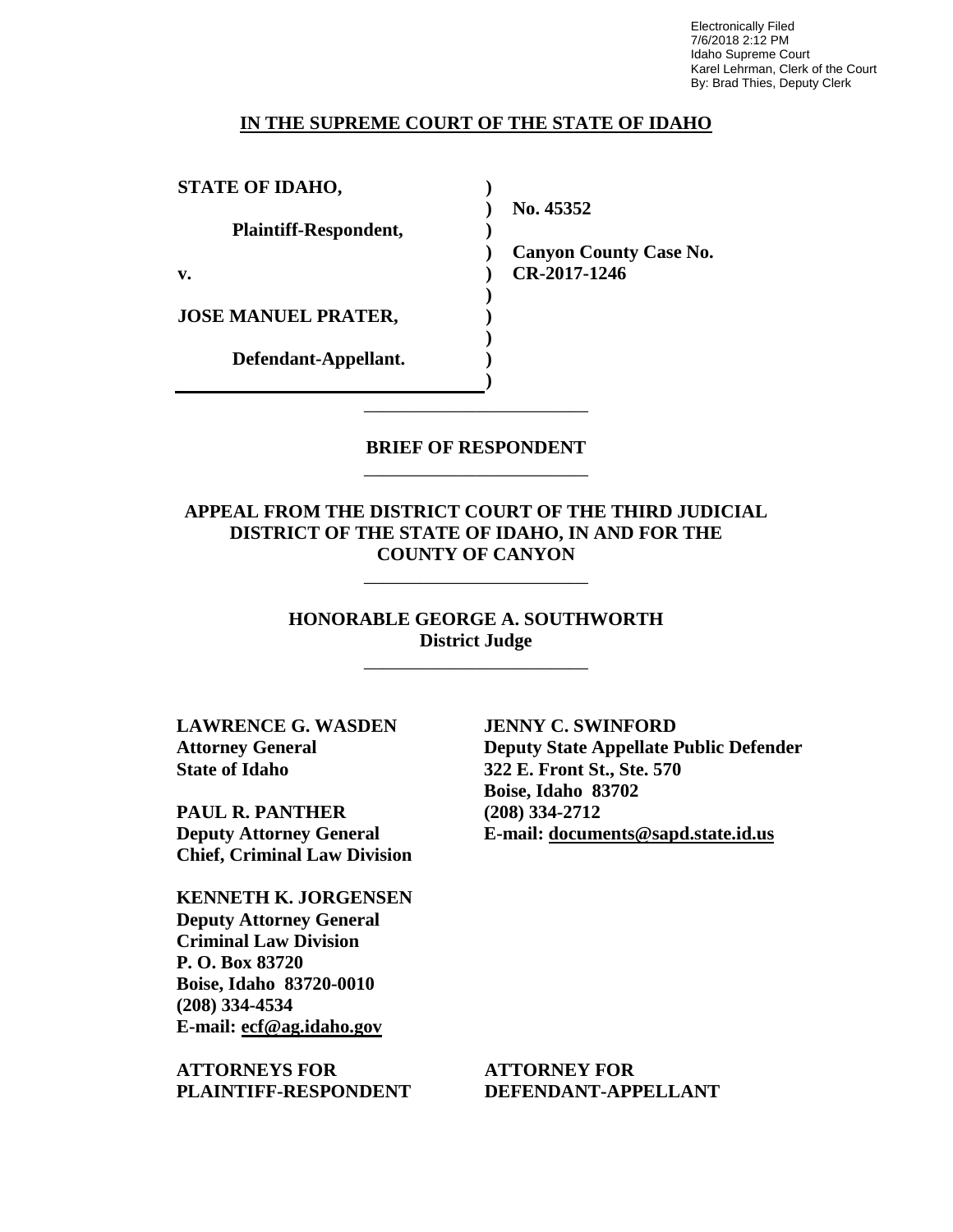# **TABLE OF CONTENTS**

|             |                                               | Prater Has Failed To Show That The District Court Abused<br>Its Discretion When It Admitted Evidence Of Julia's Prior<br><b>Consistent Statements To Rebut Express And Implied</b>     |  |
|-------------|-----------------------------------------------|----------------------------------------------------------------------------------------------------------------------------------------------------------------------------------------|--|
| A.          |                                               |                                                                                                                                                                                        |  |
| <b>B.</b>   |                                               |                                                                                                                                                                                        |  |
| $C_{\cdot}$ | Prater Has Shown No Error In The Admission Of |                                                                                                                                                                                        |  |
|             | 1.<br>a.                                      | Letisa's Testimony About What Julia Told<br>Her On December 24 Was Admissible As<br>Prater Has Shown No Abuse Of<br>Discretion In The Admission Of<br>Letisa's Testimony About Julia's |  |
|             | $b$ .                                         | Even If Erroneous, Admission Of<br>Letisa's Testimony About Julia's                                                                                                                    |  |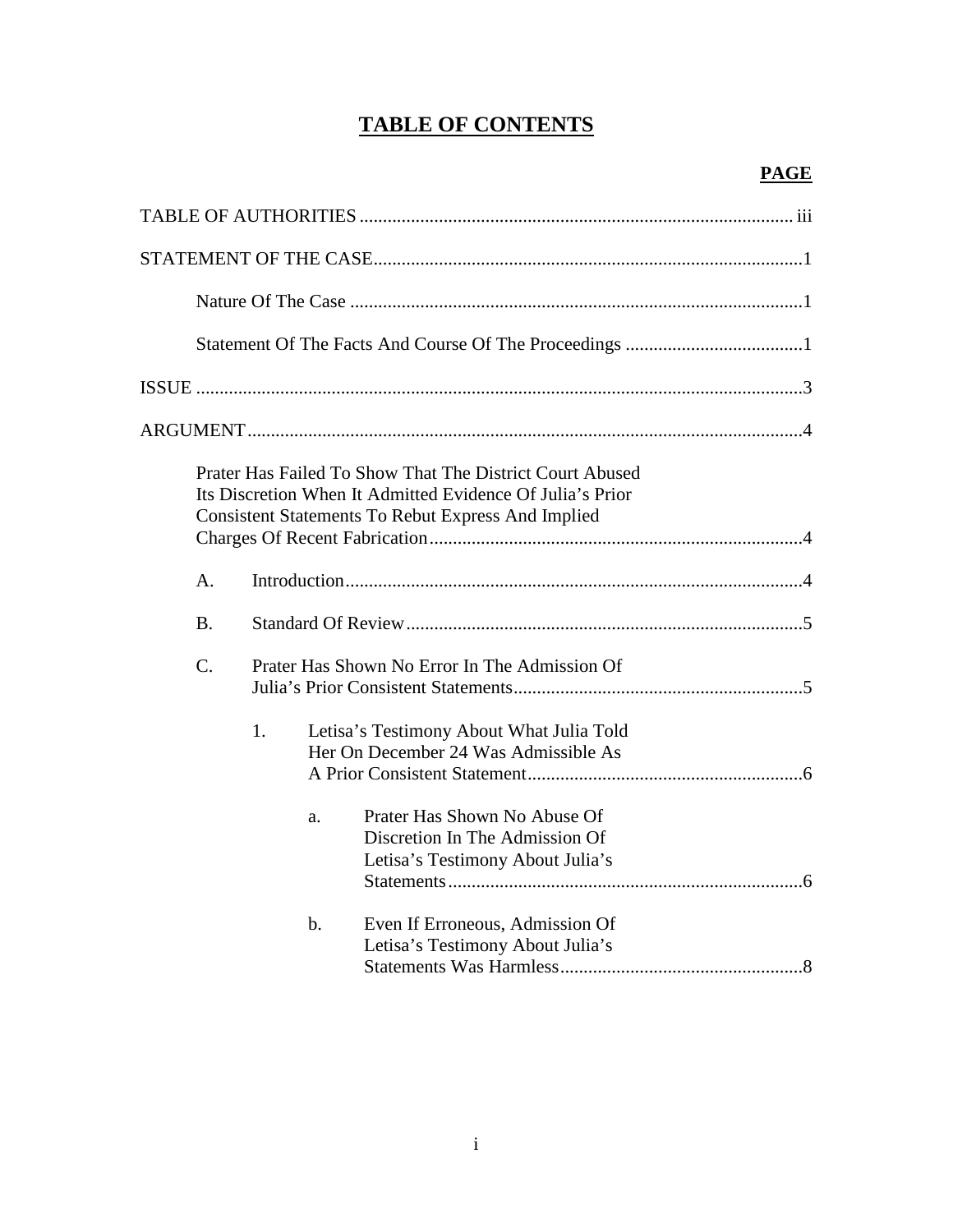| 2. |               | <b>Officer Hemmert's Testimony About What</b> |  |  |
|----|---------------|-----------------------------------------------|--|--|
|    |               | Julia Told Him On December 27 Was             |  |  |
|    |               |                                               |  |  |
|    | a.            | Prater Has Shown No Abuse Of                  |  |  |
|    |               | Discretion In The Admission Of                |  |  |
|    |               | <b>Officer Hemmert's Testimony</b>            |  |  |
|    |               | -9                                            |  |  |
|    | $\mathbf b$ . | Any Error In Admitting Officer                |  |  |
|    |               | Hemmert's Testimony About                     |  |  |
|    |               |                                               |  |  |
|    |               |                                               |  |  |
|    |               |                                               |  |  |
|    |               |                                               |  |  |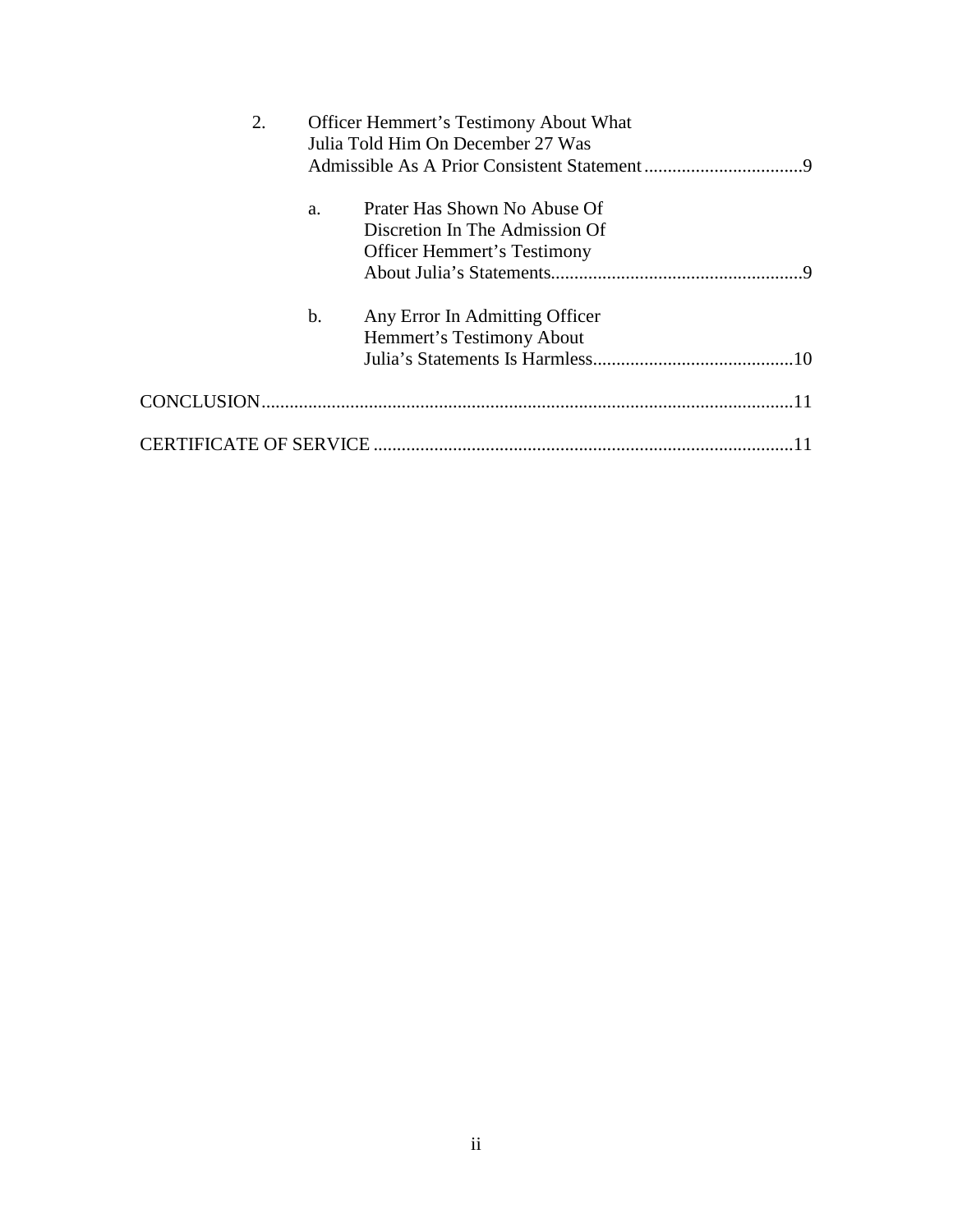# **TABLE OF AUTHORITIES**

| <b>CASES</b> | <b>PAGE</b> |
|--------------|-------------|
|              |             |
|              |             |
|              |             |
|              |             |
|              |             |
|              |             |
|              |             |

## **RULES**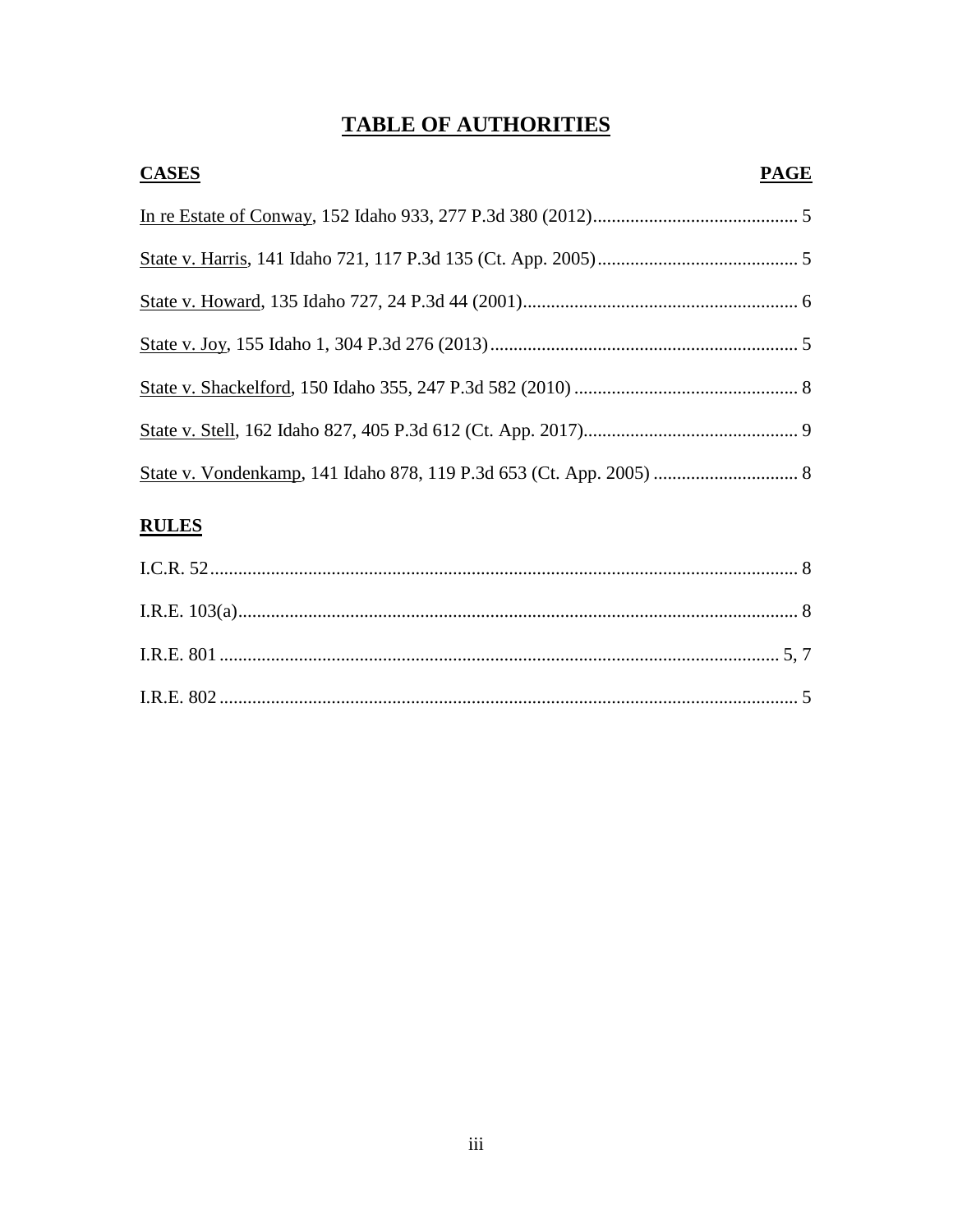#### STATEMENT OF THE CASE

#### Nature Of The Case

Jose Manuel Prater appeals from his conviction for domestic battery in the presence of children.

#### Statement Of The Facts And Course Of The Proceedings

The state charged Prater with one count of domestic battery in the presence of children. (R., pp. 38-39.) At trial Julia Barnett testified that she was living with and had a relationship with Prater, who was the father of two of her three children. (Tr., p. 97, L. 1 – p. 99, L. 2.) On Christmas Eve, 2016, Prater was angry with Julia and hit and kicked her repeatedly. (Tr., p. 99, L.  $3 - p$ . 106, L. 20.) When she tried to leave he threw an alcoholic beverage on her and threatened to report her for DUI to get her arrested and the children taken from her. (Tr., p. 106, L. 21 – p. 107, L. 20.) Rather than drive, she called her mother and sister to come get her and the children, which they did. (Tr., p. 107, L.  $21 - p$ . 109, L. 5.)

Julia returned with the children the next day, Christmas, and there was additional violence inflicted on her by Prater. (Tr., p. 109, L.  $8 - p$ . 114, L. 10.) She did not report the violence until the  $27<sup>th</sup>$ , with the encouragement of co-workers who saw her injuries. (Tr., p. 114, L. 22 – p. 116, L. 5.) Julia provided a statement to Officer Hemmert and the police took pictures of her injuries. (Tr., p. 116, L.  $6 - p$ . 124, L. 5; State's Exhibits 1-14.)

Defense counsel questioned Julia extensively about whether she had "call[ed] [Prater] out for violence" in the "hundreds, probably thousands of texts" she exchanged with Prater between "December 24th through mid-February." (Tr., p. 141, L. 14 – p. 145,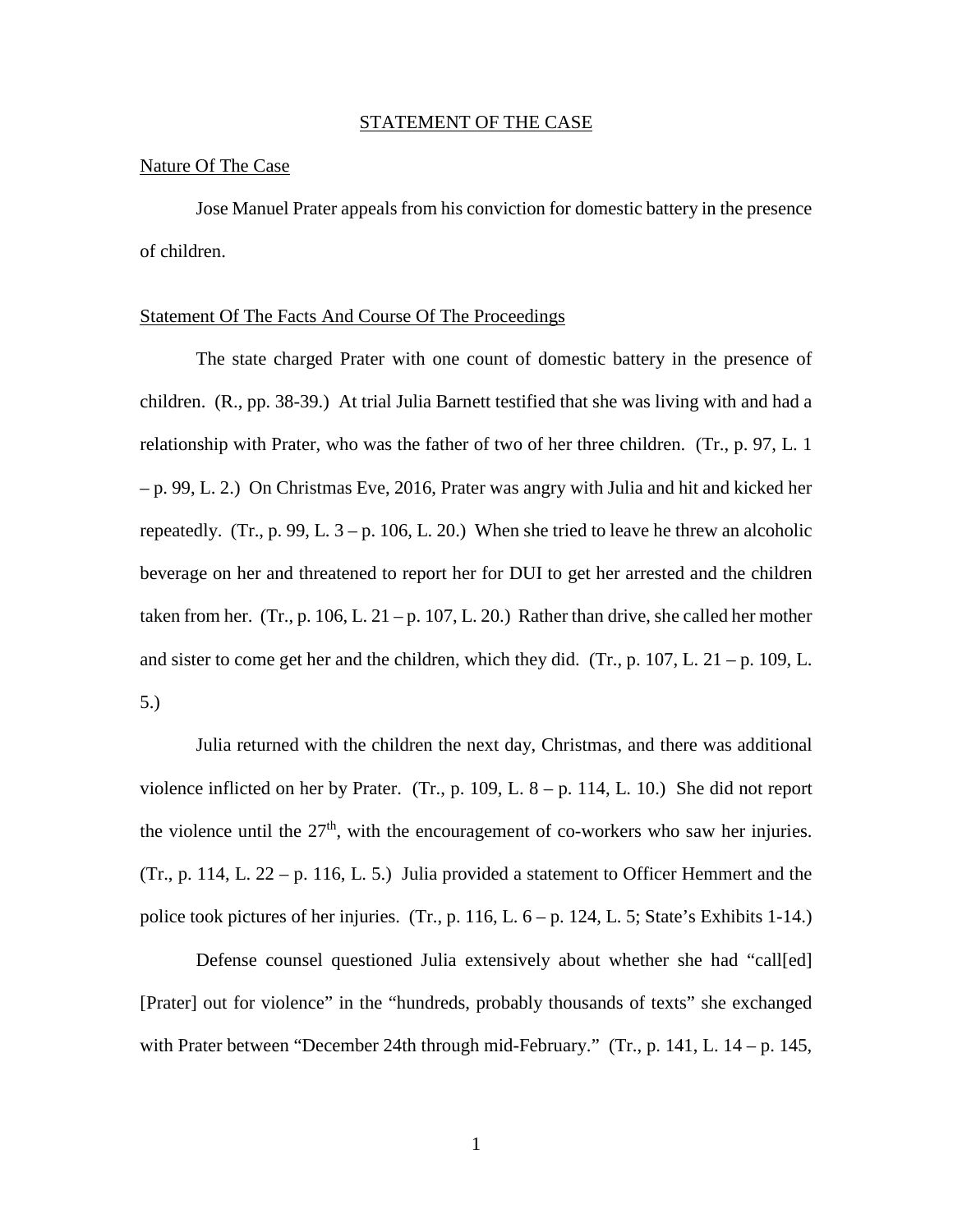L. 2.) Julia generally stated that she did not remember what she texted to Prater and that she was "pretty sure" she did call him out for the violence. (Id.)

The state also called Julia's sister, Letisa Barnett, as a witness. (Tr., p. 152, L. 21 – p. 156, L. 23.) Letisa testified that she went to her sister Julia's house on Christmas Eve and picked her and the children up, that Julia and the children were crying, and that Julia was not intoxicated. (Id.) During her testimony the prosecutor asked if she spoke with Julia when she picked her up and Letisa confirmed she had. (Tr., p. 154, Ls. 11-13.) Letisa ultimately testified that Julia told her she and Prater "got into a fight, that he threw a drink in her face, and that he called her in for a DUI."  $(Tr, p. 154, L. 14 - p. 155, L. 3.)$ 

The state's concluding witness was Officer Hemmert, who testified that on December 27, 2016, he took Julia's statement and photographed her bruises. (Tr., p. 157, L. 22 – p. 165, L. 11.) Officer Hemmert was allowed to testify that Julia reported that Prater had battered her on the  $24<sup>th</sup>$  and  $25<sup>th</sup>$  in the presence of her children and had thrown beer on her. (Tr., p. 160, L. 16 – p. 163, L. 11.)

Prater testified on his own behalf, generally claiming that Julia was the aggressor and he had not battered her. (Tr., p. 172, L.  $5 - p$ . 213, L. 9.) Julia testified in rebuttal. (Tr., p. 214, L. 17 – p. 231, L. 5.)

The jury found Prater guilty. (R., p. 70.) The district court imposed a sentence of seven years with three years determinate, and retained jurisdiction. (R, pp. 118-19.) Prater filed a timely notice of appeal. (R., pp. 120-22, 130-33.)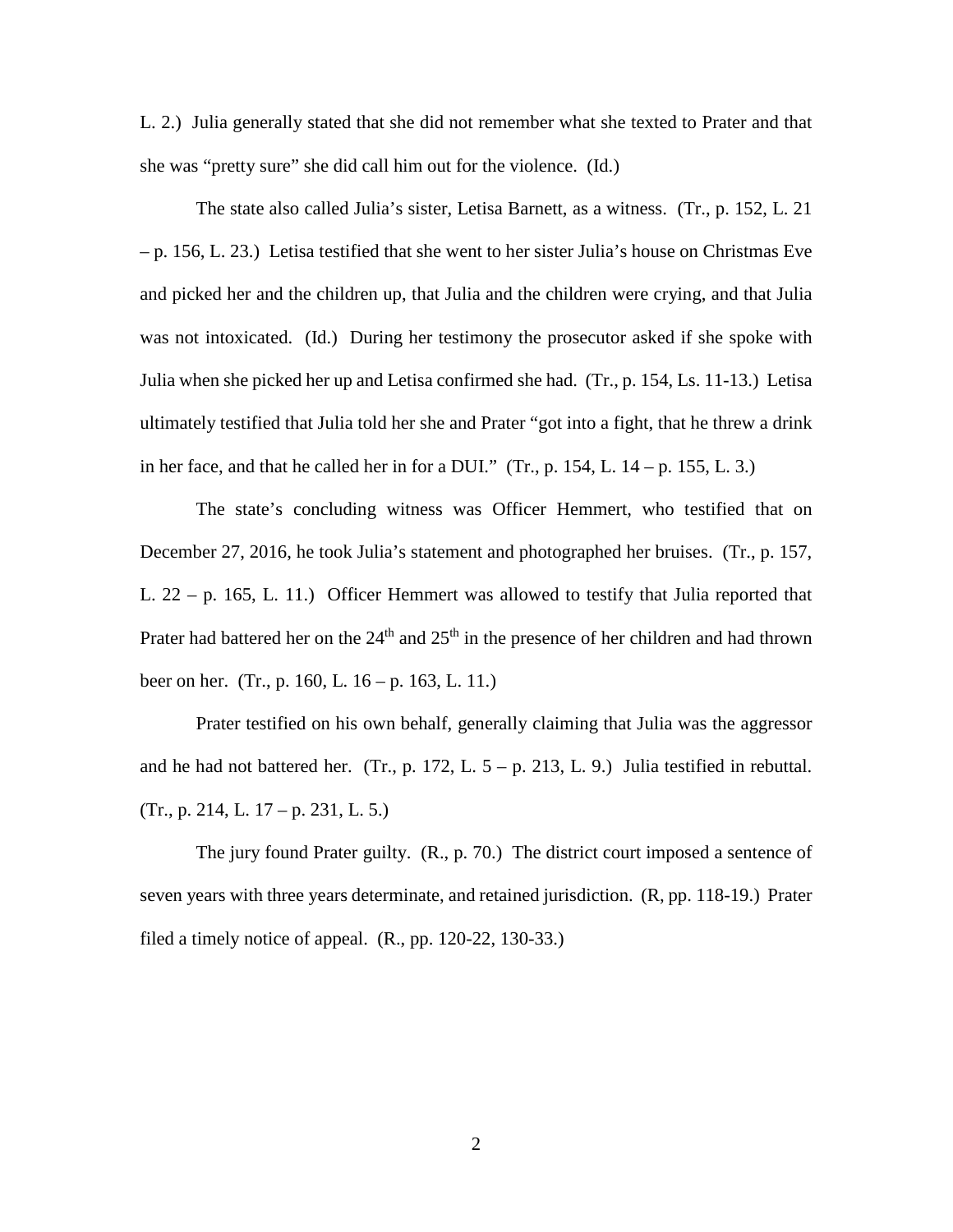## **ISSUE**

Prater states the issue on appeal as:

Did the district court abuse its discretion by admitting Ms. Barnett's prior consistent statements to rebut a charge of recent fabrication because her motive to lie preceded her statements?

(Appellant's brief, p. 3.)

The state rephrases the issue as:

Has Prater failed to show error because:

- a. Prater has failed to show the district court abused its discretion by admitting evidence of Julia's statements to her sister, Letisa, and
- b. Prater has failed to show the district court abused its discretion by admitting evidence of Julia's statements to Officer Hemmert?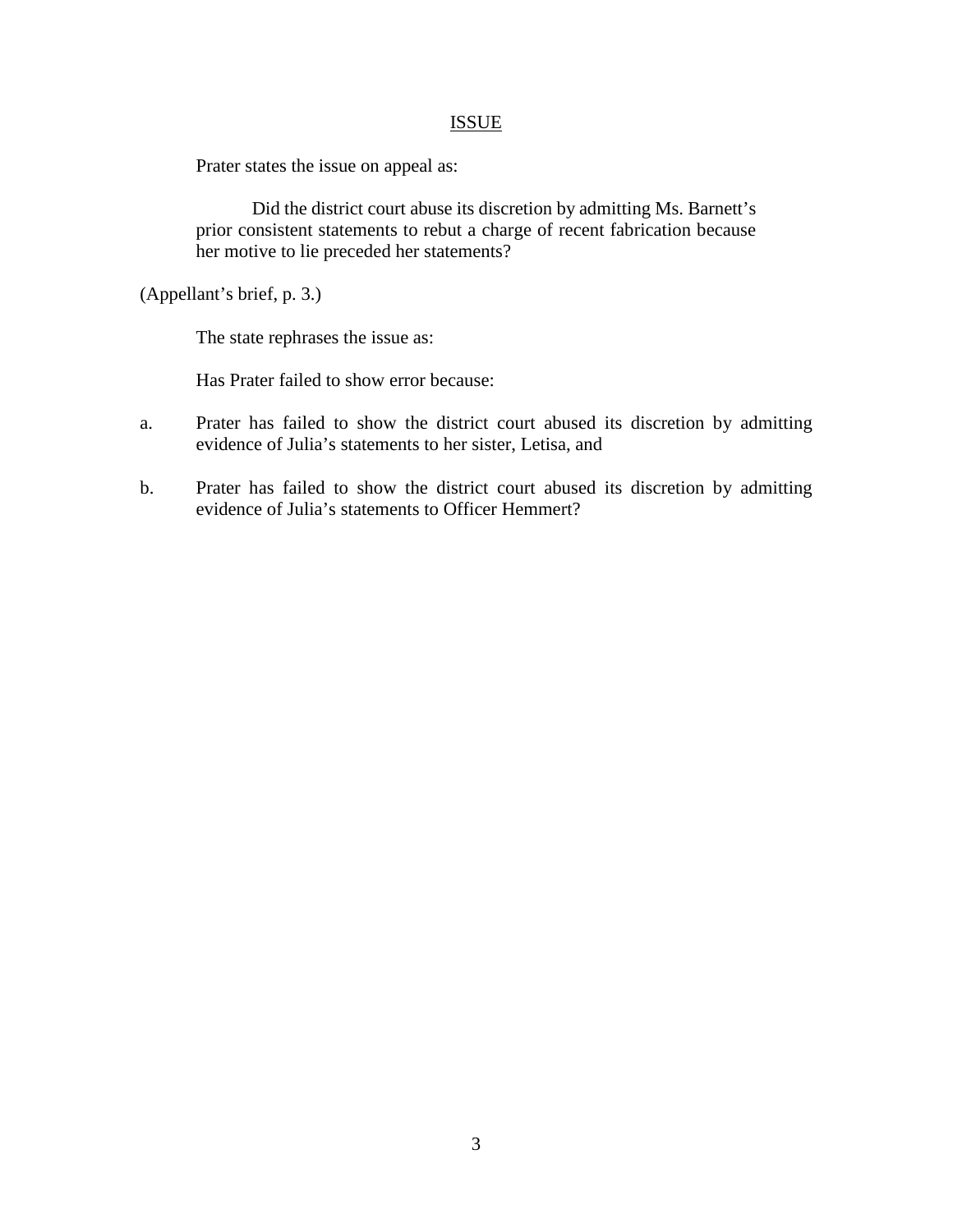#### ARGUMENT

## Prater Has Failed To Show That The District Court Abused Its Discretion When It Admitted Evidence Of Julia's Prior Consistent Statements To Rebut Express And Implied Charges Of Recent Fabrication

#### A. Introduction

 Defense counsel cross-examined Julia about her preliminary hearing testimony, including where she testified the children were during the domestic violence. (Tr., p. 134, L.  $10 - p$ . 137, L. 22.) He also cross-examined whether, in text messages to Prater sent from December 24 through February, Julia had accused him of physical violence. (Tr., p. 141, L. 14 – p. 145, L. 2.) Julia generally stated that she did not remember what she texted to Prater and that she was "pretty sure" she did call him out for the violence. (Id.) She did admit ("Yes, I guess") stating in a text that he crossed a line by calling the police and trying to get her arrested. (Tr., p. 142, Ls. 19-23.) Defense counsel also cross-examined her about not telling officers about the violence in contacts on the  $25<sup>th</sup>$  and/or the  $26<sup>th</sup>$ . (Tr., p. 138, L. 12 – p. 139, L. 20.) The district court later overruled hearsay objections and allowed the prosecution to elicit testimony of Julia's prior consistent statements (1) from Letisa about Julia's statements on the  $24<sup>th</sup>$  (Tr., p. 154, L. 11 – p. 155, L. 3) and (2) from Officer Hemmert about Julia's statements on the  $27<sup>th</sup>$  (Tr., p. 160, L. 16 – p. 163, L. 11).

On appeal Prater argues the district court erred in finding the evidence of Julia's statements to Letisa on the  $24<sup>th</sup>$  and her statements to Officer Hemmert on the  $27<sup>th</sup>$ admissible as prior consistent statements. (Appellant's brief, pp. 5-10.) Specifically, Prater asserts Julia had "the motive to lie about the alleged battery once Mr. Prater threw an alcoholic drink on her and called 911 to report a DUI," and the statements at issue were after this incident. (Appellant's brief, p. 9.) This argument, however, ignores most of the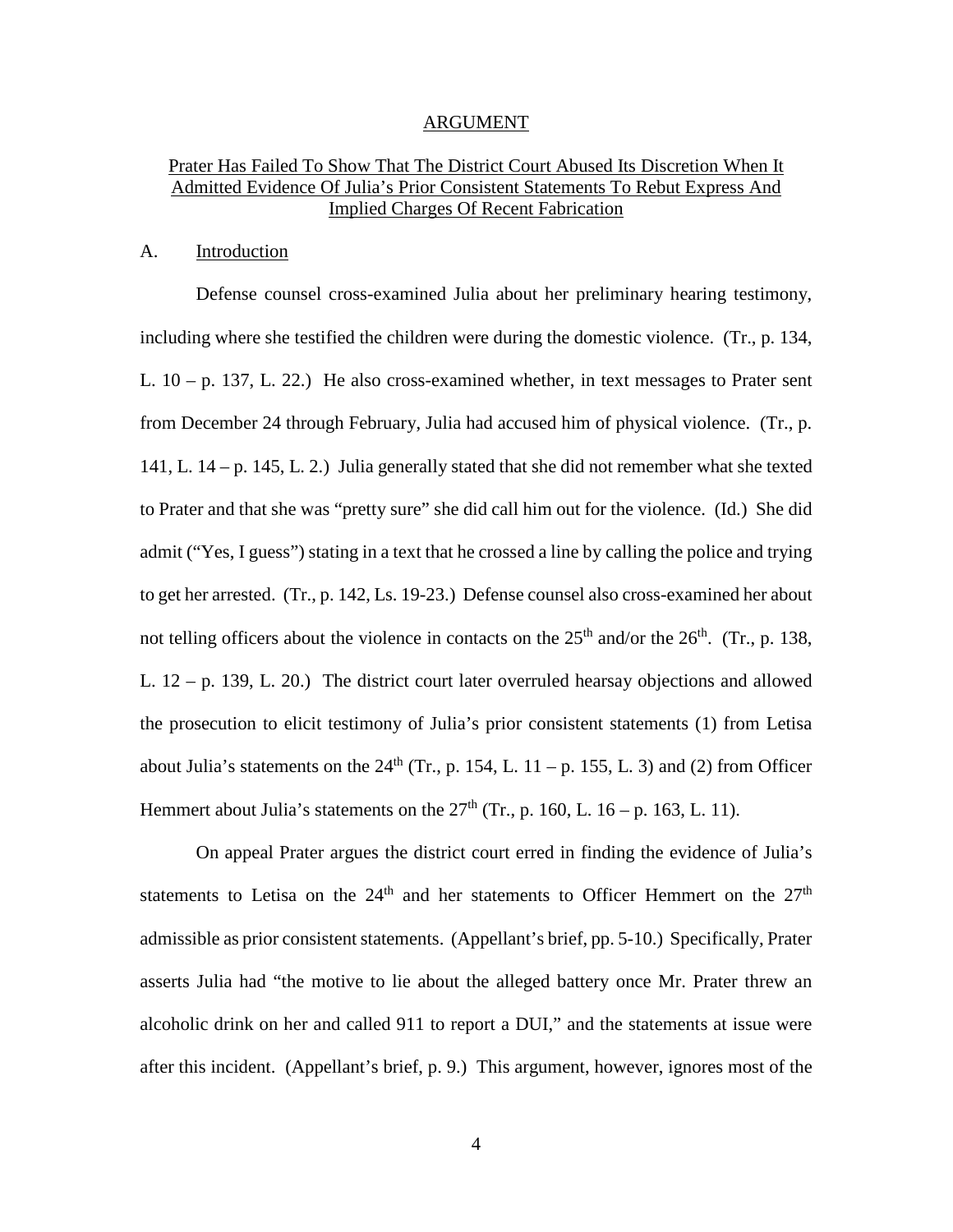express or implied charges of recent fabrication presented at trial. Consideration of all the express or implied charges of recent fabrication, instead of just the single one identified on appeal, shows the district court was within its discretion.

#### B. Standard Of Review

The trial court has broad discretion in determining the admissibility of evidence. State v. Harris, 141 Idaho 721, 724, 117 P.3d 135, 138 (Ct. App. 2005). Review of a trial court's hearsay rulings "is limited to determining whether" the district court's decision was "within the outer boundaries of its discretion," "consistent with" applicable legal standards, and "reached through an exercise of reason." In re Estate of Conway, 152 Idaho 933, 941, 277 P.3d 380, 388 (2012).

## C. Prater Has Shown No Error In The Admission Of Julia's Prior Consistent Statements

Hearsay is an out-of-court statement offered "to prove the truth of the matter asserted." I.R.E. 801(c). Hearsay is generally not admissible. I.R.E. 802. A prior statement by a witness is not hearsay if "consistent with declarant's testimony and is offered to rebut an express or implied charge against declarant of recent fabrication or improper influence or motive, or, to rehabilitate the declarant's credibility as a witness when attacked on another ground." I.R.E.  $801(d)(1)(B)$  (2016).

Where admission of evidence under this rule is premised upon evidence the witness had a motive to lie, this exception to what is hearsay "only permits introduction of out-ofcourt statements that were made prior to the time when the declarant would have a motive to lie." State v. Joy, 155 Idaho 1, 14, 304 P.3d 276, 289 (2013). Where admission of the evidence is premised upon a claim that testimony was different than prior statements by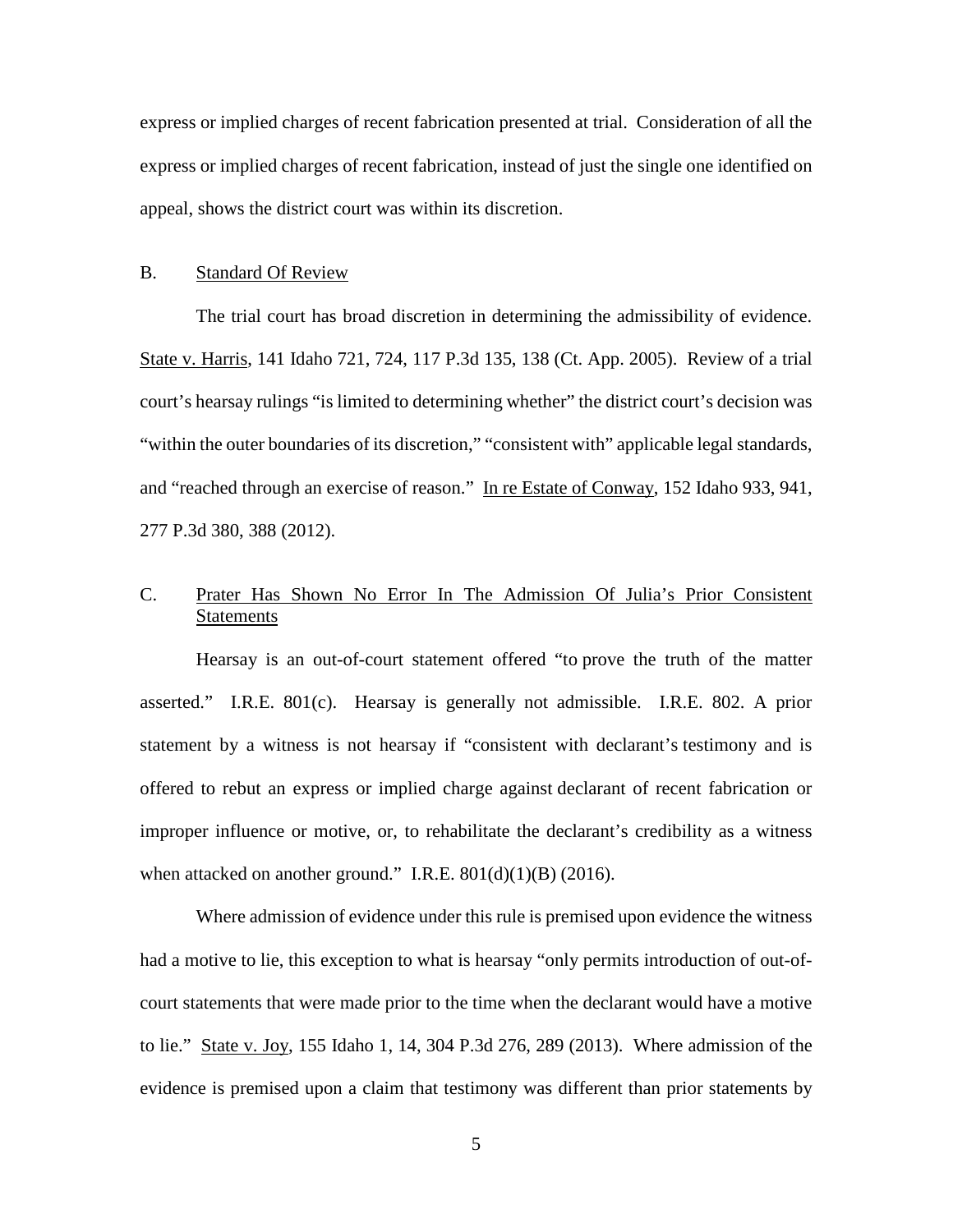the witness, the evidence is properly "offered to rebut an express charge of recent fabrication." State v. Howard, 135 Idaho 727, 732, 24 P.3d 44, 49 (2001). Application of these standards to all the express or implied charges of recent fabrication, instead of the single such charge identified by Prater on appeal, shows the district court did not abuse its discretion.

## 1. Letisa's Testimony About What Julia Told Her On December 24 Was Admissible As A Prior Consistent Statement

#### a. Prater Has Shown No Abuse Of Discretion In The Admission Of Letisa's Testimony About Julia's Statements

The state presented Julia's testimony about the violence she suffered at Prater's hands on December 24 and 25. (Tr., p. 97, L.  $1 - p$ . 133, L. 5.) On direct, Julia testified that she contacted her sister, Letisa, on the  $24<sup>th</sup>$  for Letisa to come pick up her and the children. (Tr., p. 107, L. 21 – p. 109, L. 7.) At this time the state presented no evidence that Julia told Letisa about the events in question. (Tr., p. 97, L.  $1 - p$ . 133, L. 5.) In crossexamination the defense tried to impeach Julia regarding whether she testified previously in the case that the children were present during the violence; whether she mentioned the violence in text messages exchanged with Prater from December 24 through the following February; and with the fact she did not tell officers about the violence in contacts on December 25 or 26. (Tr., p. 134, L. 10 – p. 137, L. 22; p. 138, L. 7 – p. 145, L. 2.)

The evidence presented creates, or attempts to create, the inference that Julia's version of the events of December 24, told from that date through February, did not include violence by Prater, and the first time she told of the violence was as late as the first time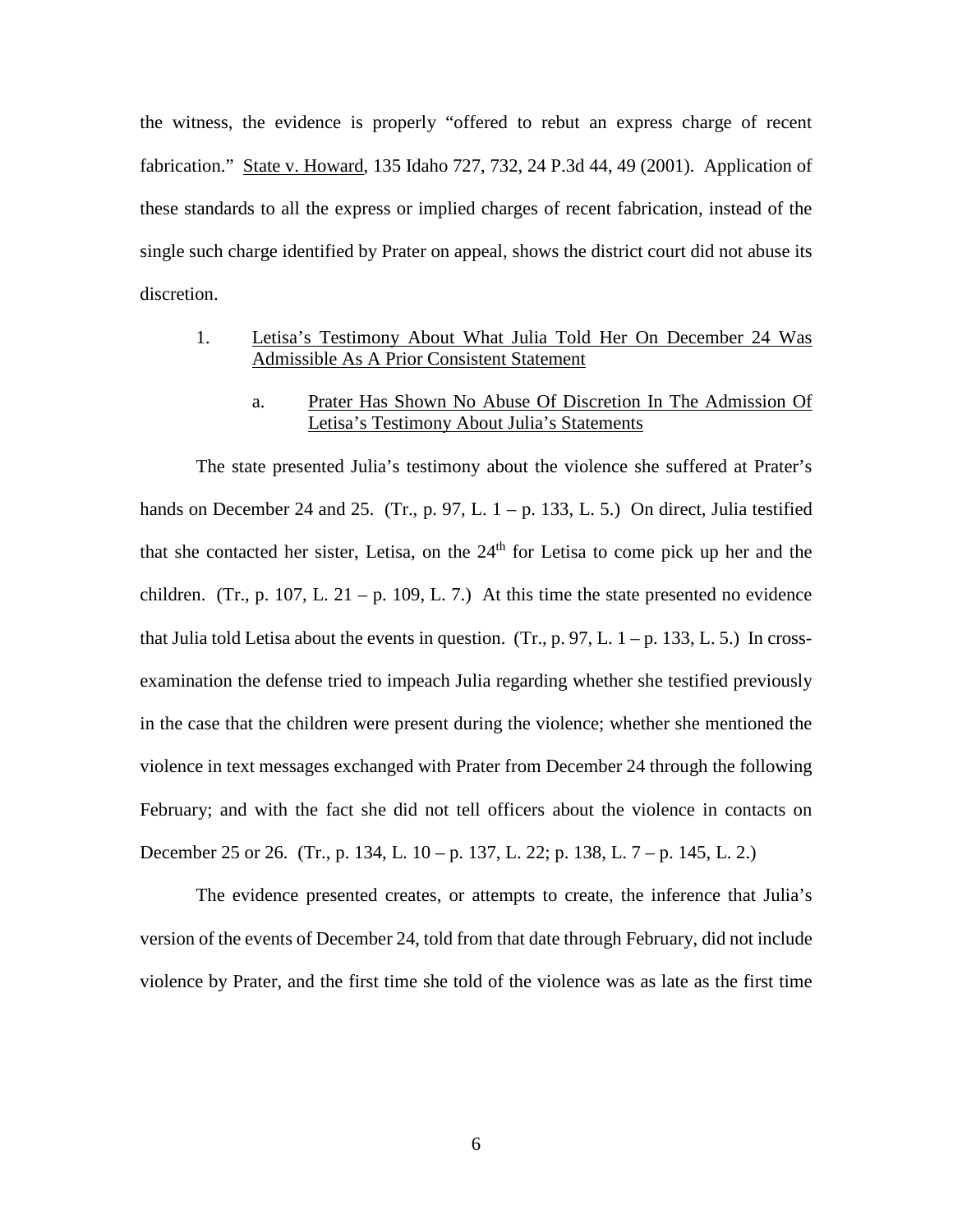she testified.<sup>[1](#page--1-0)</sup> Evidence that the very first recitation of the events on December 24 included the violence was evidence of a "[p]rior statement" by Julia that was "consistent" with her testimony and "offered to rebut an express or implied charge against declarant of recent fabrication or improper influence or motive." I.R.E.  $801(d)(1)(B)$ .

Prater argues that because the statements to Letisa were made after he threw an alcoholic beverage on Julia and called the police to report her as DUI the statements were not made prior to the time she had a motive to lie. (Appellant's brief, p. 9.) Were the incident with the thrown drink and call to police the sole relevant motive to lie suggested by the evidence Prater's argument might have merit. However, it was far from the sole motive. Additional motives suggested by the evidence arising after Julia's December 24 statements to Letisa include the additional violence on December 25 or 26 (Tr., p. 109, L.  $8 - p$ . 114, L. 10); the breakup on December 25 or 26 when Prater left the home (Tr., p. 139, L. 23 – p. 140, L. 10; see also Tr., p. 198, Ls. 3-17); the encouragement of co-workers to report the source of the bruising they observed on December 27 (Tr., p. 114, L.  $22 - p$ . 116, L. 5); and the contentious nature of Julia's relationship with Prater and the "40 or 50 arguments via text" after the incident through February (Tr., p. 141, L.  $14 - p$ . 145, L. 2). Indeed, the evidence that Julia did not tell police about the violence in an encounter on December 25 or 26 (Tr., p. 112, L. 13 – p. 113, L. 6; p. 138, L. 12 – p. 140, L. 14) strongly suggests that the drink toss and DUI report on December 24 did not alone create sufficient motive to fabricate a story that Prater had battered her.

 $\overline{a}$ 

 $<sup>1</sup>$  As set forth below, there was evidence that Julia told Officer Hemmert about the violence</sup> on December 27, three days after the statement to Letisa. This does not change the analysis that the first recitation of the events by Julia was a prior consistent statement.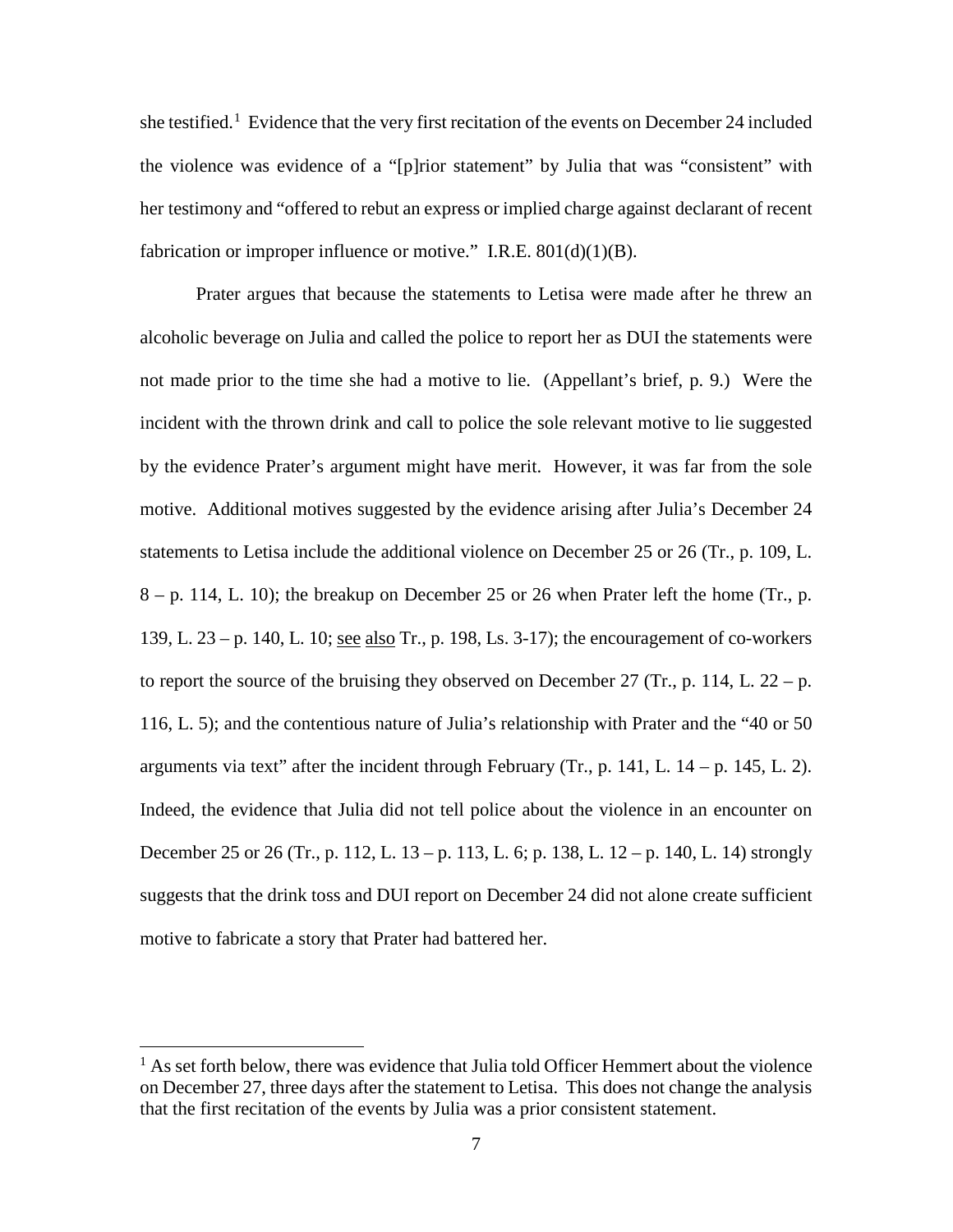At trial Prater levelled several express or implied charges of recent fabrication, including but clearly not limited to his attempt to have her arrested for DUI. Because the evidence created more than one express or implied charge of recent fabrication that Prater could exploit, and those charges related to events stretching months after the events in question, the district court did not abuse its discretion in admitting Letisa's testimony about Julia's statements on December 24 about the events that had just happened. Prater's attempt on appeal to suggest that the attempt to have Julia arrested was the only event providing potential motive to fabricate simply ignores the record and is inconsistent with what he presented at trial. He has failed to show an abuse of discretion.

## b. Even If Erroneous, Admission Of Letisa's Testimony About Julia's Statements Was Harmless

Even when a trial court has abused its discretion, such "abuse of discretion may be deemed harmless if a substantial right is not affected. In the case of an incorrect ruling regarding evidence, this Court will grant relief on appeal only if the error affects a substantial right of one of the parties." State v. Shackelford, 150 Idaho 355, 363, 247 P.3d 582, 590 (2010); accord I.R.E. 103(a) ("Error may not be predicated upon a ruling which admits or excludes evidence unless a substantial right of the party is affected …."); I.C.R. 52 ("Any error, defect, irregularity, or variance which does not affect substantial rights shall be disregarded."). "An error is harmless if a reviewing court can find beyond a reasonable doubt that the jury would have reached the same result without the admission of the challenged evidence." State v. Vondenkamp, 141 Idaho 878, 887, 119 P.3d 653, 662 (Ct. App. 2005). To show harmless error in the admission of inadmissible evidence "the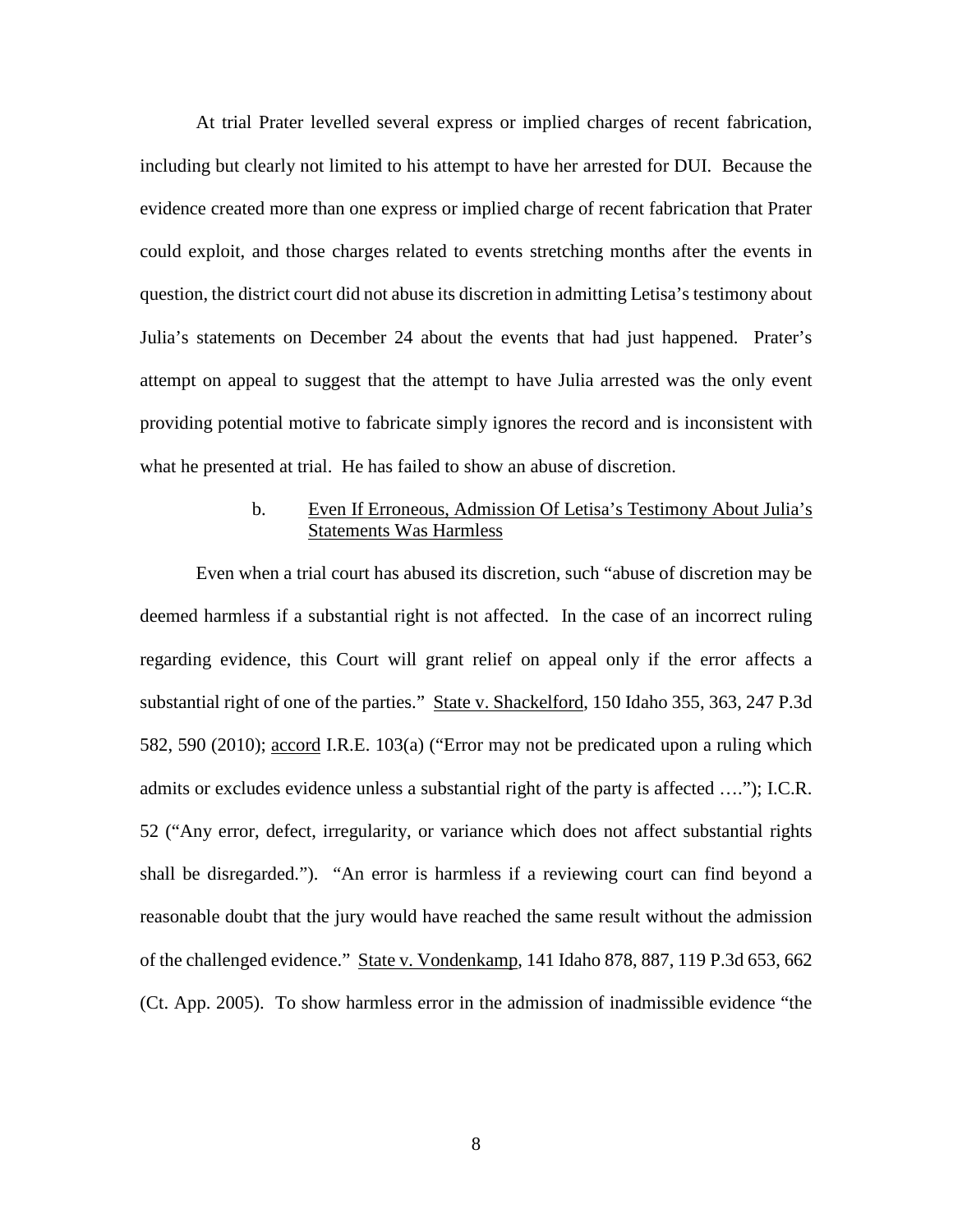burden is on the State to prove that the alleged error did not contribute to the verdict obtained." State v. Stell, 162 Idaho 827, 830, 405 P.3d 612, 615 (Ct. App. 2017).[2](#page--1-1)

Letisa testified that, when she picked up Julia on December 24, Julia "said that [she and Prater] had recently got into a fight, that he threw a drink in her face, and that he called her in for a DUI." (Tr., p. 155, Ls. 1-3.) Prater confirmed that they had an argument that turned physical (albeit he claimed she hit him), that when she tried to leave he called in to report that she was DUI, and only denied having thrown the drink in her face. (Tr., p. 172, L. 7 – p. 190, L. 11; p. 202, L. 11 – p. 205, L. 5; p. 208, L. 19 – p. 211, L. 1.) Given the overlap in this testimony, there was no prejudice. Moreover, the most important and telling evidence in this case was the pictures of the victim's bruising. (State's Exhibit 1-14.) Beyond a reasonable doubt the one senternce of testimony that Julia told her sister that she had a fight with Prater and that he had thrown a drink on her and called in a DUI report did not contribute to the verdict and was harmless.

### 2. Officer Hemmert's Testimony About What Julia Told Him On December 27 Was Admissible As A Prior Consistent Statement

a. Prater Has Shown No Abuse Of Discretion In The Admission Of Officer Hemmert's Testimony About Julia's Statements

Applying the legal standards set forth above, the district court properly exercised its discretion in admitting the testimony of Officer Hemmert about Julia's statements on December 27 as prior consistent statements. As noted above, Prater presented multiple possible motives for Julia to lie, including multiple text arguments extending into the

 $\overline{a}$ 

 $2^2$  The district court made two rulings on two objections to different evidence of different prior consistent statements. (Tr., p. 154, L. 11 – p. 155, L. 3; p. 160, L. 16 – p. 163, L. 11.) Prater has not invoked the cumulative error doctrine. (See generally Appellant's brief.) Therefore, the proper harmless error analysis is of each claim of error separately.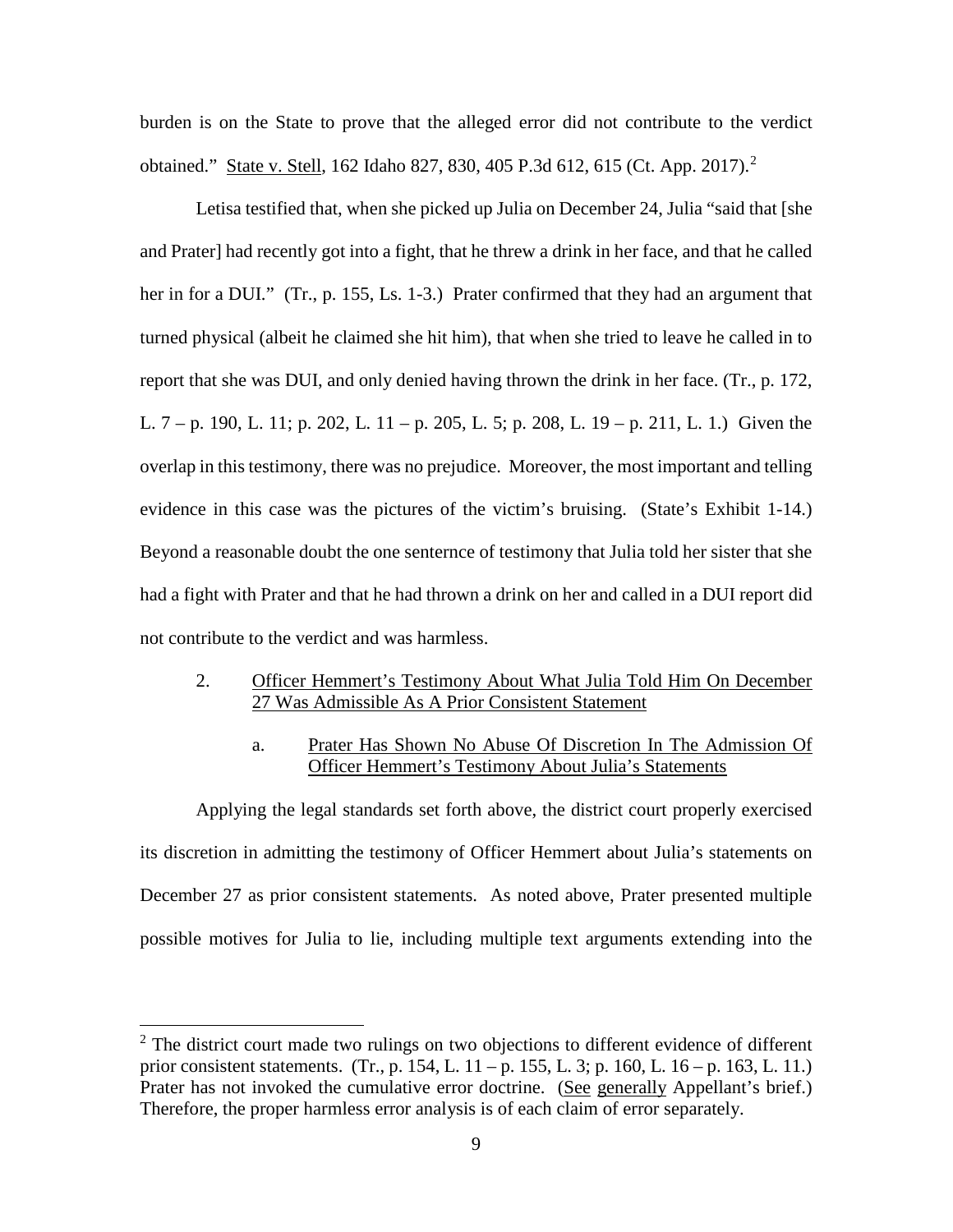following February. Prater's argument that the only motive to fabricate arose from Julia's claim that Prater threw a drink on her and called her in for a DUI simply ignores the multiple other possible motives to lie Prater relied on in trial.

## b. Any Error In Admitting Officer Hemmert's Testimony About Julia's Statements Is Harmless

Even if the district court had abused its discretion by admitting evidence of Julia's statements to Officer Hemmert any error was harmless. Officer Hemmert testified that Julia told him that Prater had battered her, the visible bruising on her face and body was the result of the battering, that her children were present, and that Prater had thrown beer on her and called in a report of a DUI. (Tr., p. 162, L.  $7 - p$ . 163, L. 11.) In addition to the contradiction of beer versus a liquor-based drink, the defense also brought out that Officer Hemmert contradicted Julia's testimony about whether she stated that she bruised easily. (Compare Tr., p. 140, Ls. 15-21 with Tr., p. 165, Ls. 5-7.) Because the only differences in Officer Hemmert's testimony about Julia's statements and Julia's testimony about the events in question were differences that benefited the defense, and because, as stated above, the most important evidence was the photographic evidence of the victim's bruises, the errors were necessarily harmless.

Moreover, the testimony was largely redundant. In direct examination, without objection by Prater, Julia testified that she told Officer Hemmert the truth and everything she could remember that happened. (Tr., p. 116, Ls. 6-24.) The jury was informed that Julia made a consistent prior statement to Officer Hemmert in evidence admitted without objection.

Finally, if the jury believed, as claimed by Prater, Julia was motivated to lie by his reporting that Julia was DUI, then the jury would necessarily reject both her trial testimony